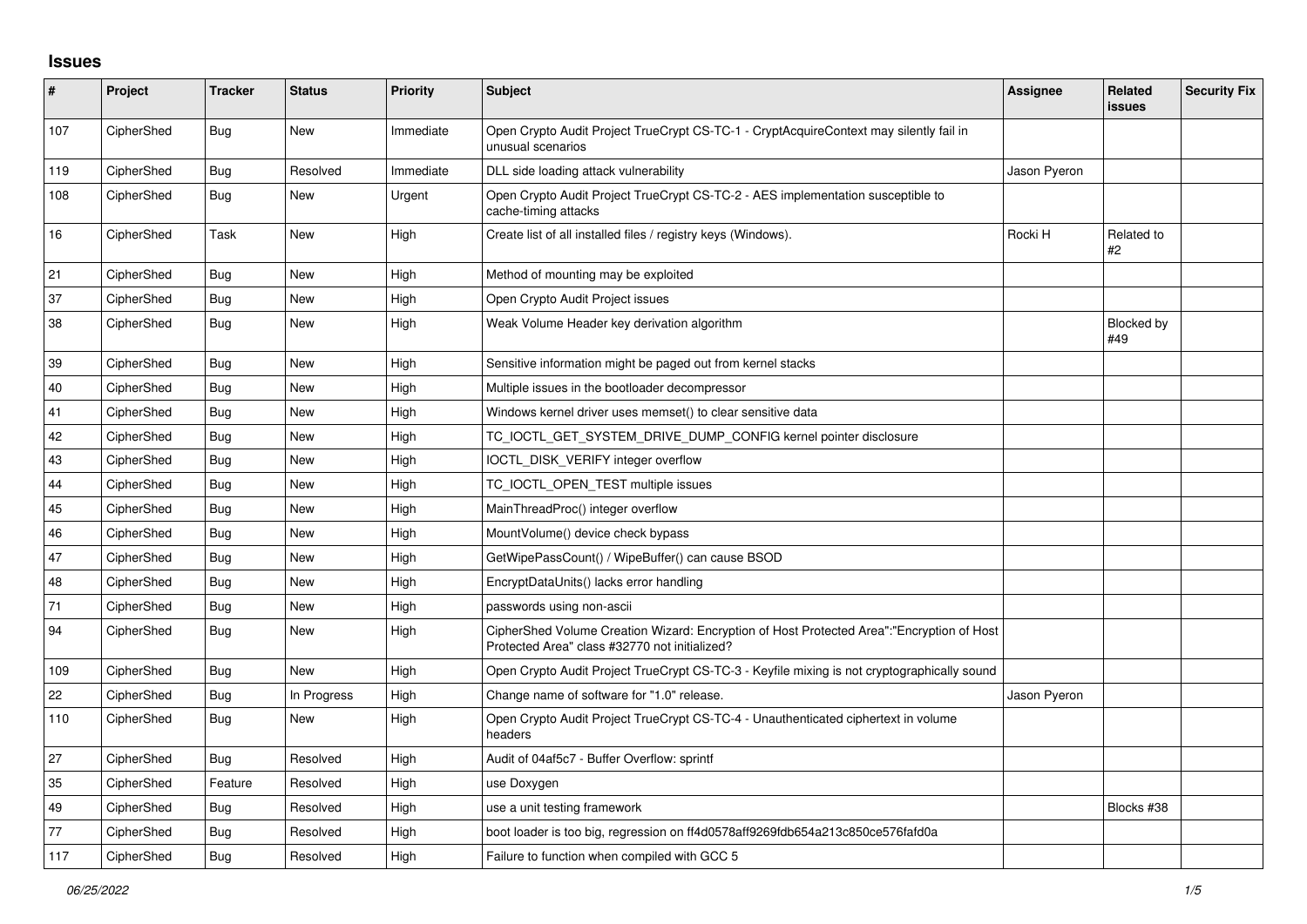| $\vert$ #      | Project    | <b>Tracker</b> | <b>Status</b> | <b>Priority</b> | <b>Subject</b>                                             | Assignee                    | <b>Related</b><br><b>issues</b>                           | Security Fix |
|----------------|------------|----------------|---------------|-----------------|------------------------------------------------------------|-----------------------------|-----------------------------------------------------------|--------------|
| 115            | CipherShed | <b>Bug</b>     | Resolved      | High            | fails to build on stretch due to overloaded constructors   |                             |                                                           |              |
| $\mathbf{1}$   | CipherShed | Task           | New           | Normal          | Detailed review of Windows constant strings                | Paweł<br>Zegartowski        | Related to<br>#2                                          |              |
| $\overline{c}$ | CipherShed | Task           | New           | Normal          | Upgrade installer to uninstall TrueCrypt                   |                             | Related to<br>#1, Related<br>to #13,<br>Related to<br>#16 |              |
| 3              | CipherShed | Task           | New           | Normal          | Finish initial bitmaps and icons                           |                             |                                                           |              |
| $\overline{4}$ | CipherShed | Task           | New           | Normal          | Get Windows executable signing key                         | <b>Bill Cox</b>             |                                                           |              |
| 5              | CipherShed | Task           | New           | Normal          | Linux build, installer, VM                                 | Kyle Marek                  | Related to<br>#50                                         |              |
| 6              | CipherShed | Task           | <b>New</b>    | Normal          | Windows build, installer, VM                               | <b>Bill Cox</b>             |                                                           |              |
| 7              | CipherShed | Task           | New           | Normal          | Mac build, installer, VM                                   | Jason Pyeron                |                                                           |              |
| $\overline{8}$ | CipherShed | Task           | New           | Normal          | Get graphics artist to work on artwork, icons              |                             |                                                           |              |
| 9              | CipherShed | Task           | New           | Normal          | Create check-list of features to be tested                 | Pier-Luc Caron<br>St-Pierre |                                                           |              |
| 13             | CipherShed | Task           | New           | Normal          | List of all version numbers                                | Rocki H                     | Related to<br>#2                                          |              |
| 14             | CipherShed | <b>Bug</b>     | New           | Normal          | Fixes urls in ui (/applink? links)                         |                             | Related to<br>#25                                         |              |
| 15             | CipherShed | Task           | New           | Normal          | Create Gnu Info page                                       | Eugene Wang                 | Related to<br>#12                                         |              |
| 17             | CipherShed | Task           | <b>New</b>    | Normal          | Create debian packaging                                    |                             |                                                           |              |
| 18             | CipherShed | Task           | New           | Normal          | Create rpm packaging                                       |                             |                                                           |              |
| 19             | CipherShed | Task           | New           | Normal          | Create pkgbuild for arch                                   |                             |                                                           |              |
| 20             | CipherShed | Task           | New           | Normal          | Create dmg for os x                                        |                             |                                                           |              |
| 24             | CipherShed | Task           | New           | Normal          | Add Windows 8 / Server 2012                                | Rocki H                     |                                                           |              |
| 25             | CipherShed | Task           | New           | Normal          | Broken applinks                                            |                             | Related to<br>#14                                         |              |
| 26             | CipherShed | <b>Bug</b>     | New           | Normal          | Large External Drive Support on Mac (>512byte sector size) |                             |                                                           |              |
| 23             | CipherShed | <b>Bug</b>     | New           | Normal          | Windows 8 / 8.1 Fast Startup                               | Rocki H                     |                                                           |              |
| 31             | CipherShed | Bug            | New           | Normal          | there is duplicate code for password character checking    | Jason Pyeron                | Related to<br>#30                                         |              |
| 32             | CipherShed | Feature        | New           | Normal          | truecrypt.ch ideas thread                                  |                             |                                                           |              |
| 33             | CipherShed | Feature        | New           | Normal          | windows comamnd line volume creation                       |                             |                                                           |              |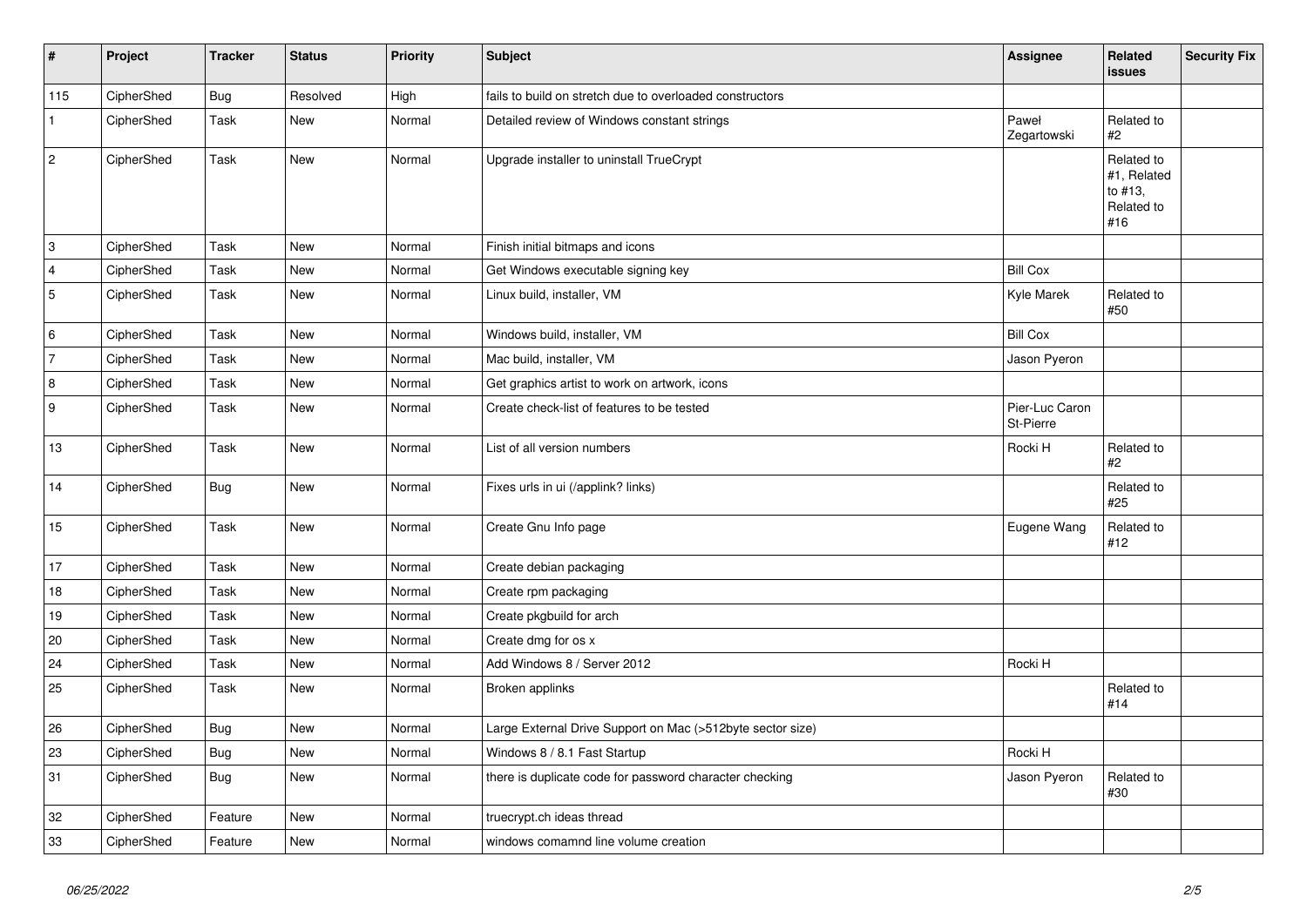| #  | Project    | <b>Tracker</b> | <b>Status</b> | Priority | <b>Subject</b>                                                                                           | <b>Assignee</b> | Related<br>issues | <b>Security Fix</b> |
|----|------------|----------------|---------------|----------|----------------------------------------------------------------------------------------------------------|-----------------|-------------------|---------------------|
| 34 | CipherShed | Feature        | New           | Normal   | windows mount point support                                                                              |                 | Related to<br>#60 |                     |
| 36 | CipherShed | Feature        | New           | Normal   | support multiple actors to open an encrypted volume                                                      |                 |                   |                     |
| 50 | CipherShed | Feature        | New           | Normal   | Linux FDE                                                                                                |                 | Related to<br>#5  |                     |
| 57 | CipherShed | Feature        | <b>New</b>    | Normal   | Skein support                                                                                            |                 |                   |                     |
| 60 | CipherShed | Feature        | New           | Normal   | Enhanced UX - shell extension for container management                                                   |                 | Related to<br>#34 |                     |
| 61 | CipherShed | Feature        | <b>New</b>    | Normal   | optionally support TPM                                                                                   |                 |                   |                     |
| 62 | CipherShed | Feature        | New           | Normal   | Administrative Configuration for Enterprise IT                                                           |                 |                   |                     |
| 63 | CipherShed | <b>Bug</b>     | New           | Normal   | 64 bit gui on 64 bit systems                                                                             |                 | Related to<br>#65 |                     |
| 64 | CipherShed | Task           | New           | Normal   | Rewrite or remove LongReverse in Common/Dlgcode.c                                                        |                 |                   |                     |
| 65 | CipherShed | Feature        | New           | Normal   | pure 64 bit version for windows                                                                          |                 | Related to<br>#63 |                     |
| 66 | CipherShed | Feature        | New           | Normal   | provide robust API for usermode interaction with kernel driver                                           |                 |                   |                     |
| 67 | CipherShed | Feature        | <b>New</b>    | Normal   | print a backup                                                                                           |                 |                   |                     |
| 70 | CipherShed | Feature        | New           | Normal   | track git info in build                                                                                  |                 |                   |                     |
| 72 | CipherShed | <b>Bug</b>     | New           | Normal   | The installation fails, but a message (from windows?) says it succeeds and asks if you want<br>to reboot |                 |                   |                     |
| 73 | CipherShed | Bug            | New           | Normal   | Truecrypt icon showing in taskbar                                                                        |                 |                   |                     |
| 74 | CipherShed | <b>Bug</b>     | <b>New</b>    | Normal   | Hardcoded Build date in Help->About window                                                               |                 |                   |                     |
| 76 | CipherShed | <b>Bug</b>     | New           | Normal   | MakeSelfExtractingPackage used in CI cannot have dialog boxes                                            |                 |                   |                     |
| 78 | CipherShed | Bug            | New           | Normal   | update the ciphershed.org website, automatically                                                         |                 |                   |                     |
| 81 | CipherShed | Feature        | <b>New</b>    | Normal   | Decrypt System drive via commandline                                                                     |                 |                   |                     |
| 82 | CipherShed | Feature        | New           | Normal   | add sparse file detection to non-windows versions                                                        |                 |                   |                     |
| 83 | CipherShed | <b>Bug</b>     | New           | Normal   | deduplicate file names                                                                                   |                 |                   |                     |
| 84 | CipherShed | <b>Bug</b>     | New           | Normal   | wcsncpy is subject to buffer overflow                                                                    |                 |                   |                     |
| 85 | CipherShed | <b>Bug</b>     | New           | Normal   | Digcode.c is 9917 lines long, split it up                                                                |                 |                   |                     |
| 88 | CipherShed | <b>Bug</b>     | New           | Normal   | smart card support for containers                                                                        |                 |                   |                     |
| 89 | CipherShed | Feature        | New           | Normal   | Support the Common Criteria Collaborative Protection Profile for Full Disk Encryption                    |                 |                   |                     |
| 90 | CipherShed | Feature        | New           | Normal   | cipher setting preference file                                                                           |                 |                   |                     |
| 91 | CipherShed | Feature        | New           | Normal   | use linked libraries in kernel driver to isolate logical units and later support plugins                 |                 |                   |                     |
| 92 | CipherShed | Feature        | New           | Normal   | allow change of cipher/key on encrypted container without decrypting                                     |                 |                   |                     |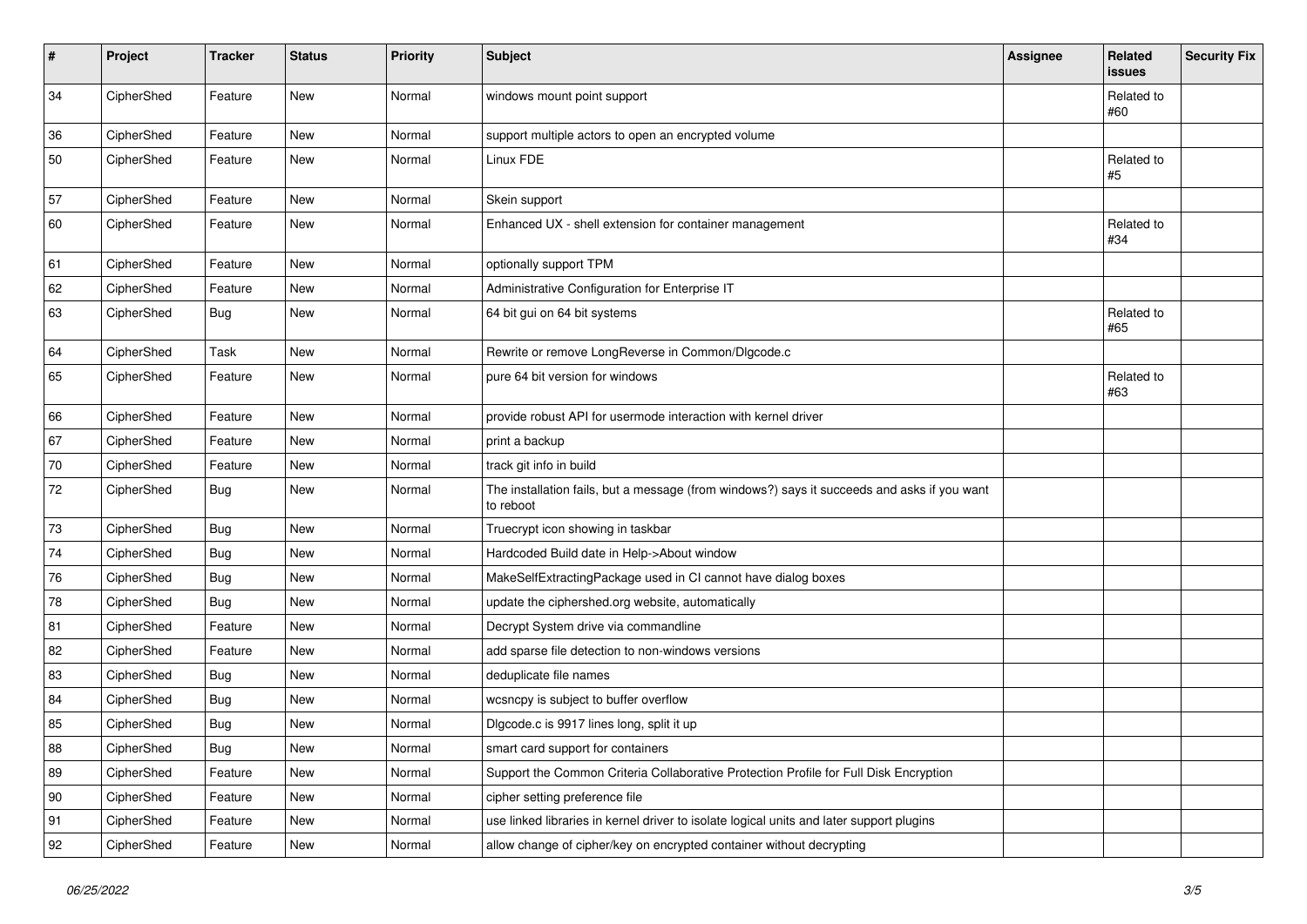| #   | Project    | <b>Tracker</b> | <b>Status</b> | Priority | <b>Subject</b>                                                                                | Assignee      | Related<br>issues | <b>Security Fix</b> |
|-----|------------|----------------|---------------|----------|-----------------------------------------------------------------------------------------------|---------------|-------------------|---------------------|
| 93  | CipherShed | Feature        | New           | Normal   | support "quick" encrypt for new media (especially flash/SSD)                                  |               |                   |                     |
| 95  | CipherShed | <b>Bug</b>     | New           | Normal   | Platform/SystemException.h and Common/Exception.h define the same class/struct                |               |                   |                     |
| 96  | CipherShed | Feature        | New           | Normal   | installer to incorporate a post-installation quick-start wizard                               |               |                   |                     |
| 97  | CipherShed | Feature        | New           | Normal   | Suggestion 1 - Do not use unknown terminology                                                 | Niklas Lemcke |                   |                     |
| 98  | CipherShed | Feature        | New           | Normal   | Suggestion 2 - Do not misuse native UI controls                                               | Niklas Lemcke |                   |                     |
| 102 | CipherShed | Feature        | New           | Normal   | support for serial console in bootloader                                                      |               |                   |                     |
| 111 | CipherShed | <b>Bug</b>     | New           | Normal   | ui does not show free drives below c: e.g. A: or B:                                           | Niklas Lemcke |                   |                     |
| 116 | CipherShed | Bug            | New           | Normal   | create an option for private/global volume mounting                                           |               |                   |                     |
| 99  | CipherShed | Feature        | New           | Normal   | Suggestion 3-Separate required and optional input parameters                                  |               |                   |                     |
| 100 | CipherShed | Feature        | New           | Normal   | Suggestion 4-Display the consequences of an action immediately (Immediacy of<br>consequences) |               |                   |                     |
| 118 | CipherShed | Bug            | <b>New</b>    | Normal   | upgrading truecrpyt fails if truecrypt is pinned to the taskbar                               |               |                   |                     |
| 121 | CipherShed | Feature        | New           | Normal   | Support "not" burning CD on encrypting disk operation                                         |               | Related to<br>#68 |                     |
| 122 | CipherShed | Feature        | New           | Normal   | support key escrow                                                                            |               | Related to<br>#68 |                     |
| 124 | CipherShed | Feature        | <b>New</b>    | Normal   | investigate switch to FUDforum from phpBB                                                     |               |                   |                     |
| 114 | CipherShed | Task           | New           | Normal   | Real, unified makefiles                                                                       | Kyle Marek    |                   |                     |
| 123 | CipherShed | <b>Bug</b>     | New           | Normal   | losetup anomaly with OpenSUSE 13.1                                                            |               |                   |                     |
| 12  | CipherShed | Task           | In Progress   | Normal   | <b>Write Documentation</b>                                                                    | Eugene Wang   | Related to<br>#15 |                     |
| 51  | CipherShed | Bug            | In Progress   | Normal   | <b>GUID Partition Table (GPT)</b>                                                             | Jason Pyeron  | Related to<br>#55 |                     |
| 55  | CipherShed | Bug            | In Progress   | Normal   | Unified Extensible Firmware Interface (UEFI)                                                  | Jason Pyeron  | Related to<br>#51 |                     |
| 30  | CipherShed | Bug            | Resolved      | Normal   | Allowed character description is wrong                                                        |               | Related to<br>#31 |                     |
| 28  | CipherShed | Bug            | Resolved      | Normal   | Audit of 04af5c7 - Buffer Overflow: strcat                                                    |               |                   |                     |
| 29  | CipherShed | Bug            | Resolved      | Normal   | Audit of 04af5c7 - Buffer Overflow: strcpy                                                    | Jason Pyeron  |                   |                     |
| 86  | CipherShed | <b>Bug</b>     | Resolved      | Normal   | Make ciphershed window titlebars different                                                    |               |                   |                     |
| 101 | CipherShed | Bug            | Resolved      | Normal   | boot loader password prompt takes 100% cpu in VM                                              |               |                   |                     |
| 112 | CipherShed | <b>Bug</b>     | Resolved      | Normal   | uninstall on windows does not list version info                                               |               |                   |                     |
| 113 | CipherShed | Bug            | Resolved      | Normal   | remove the donate screen from the installer                                                   |               |                   |                     |
| 125 | CipherShed | <b>Bug</b>     | Resolved      | Normal   | Makefile for bootloader fails on case sensitive filesystem                                    |               |                   |                     |
| 126 | CipherShed | Bug            | Resolved      | Normal   | VS launcher breaks if using multiple VS and the default is not the one for CS                 |               |                   |                     |